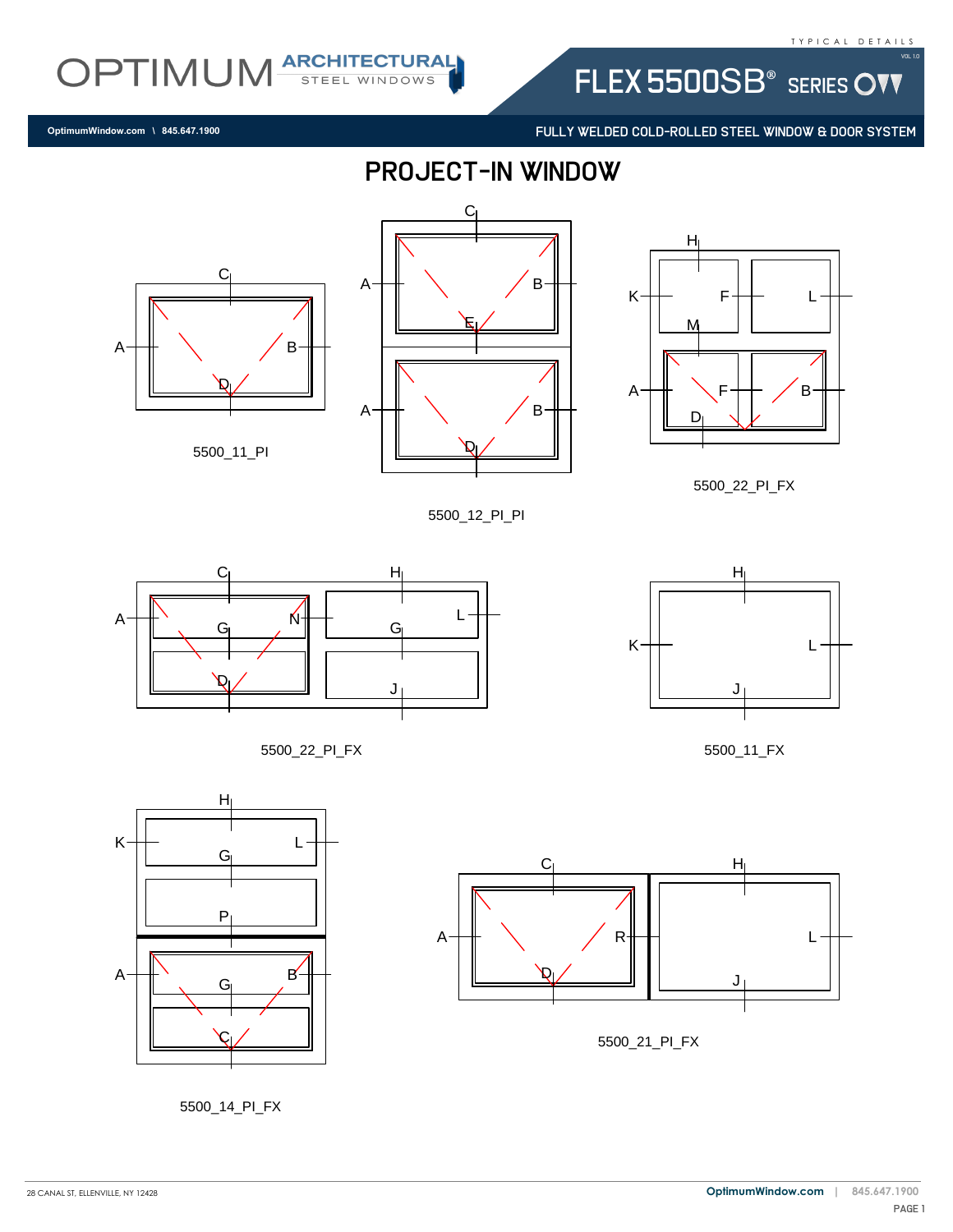FULLY WELDED COLD-ROLLED STEEL WINDOW & DOOR SYSTEM

FLEX 5500SB<sup>®</sup> SERIES

## PROJECT-IN WINDOW

- 
- 
- 2. Snap rastener<br>3. Extruded EPDM wedge gasket (by OWM)<br>4. Glass and glazing (by others)<br>5. Silicone cap bead (by others)<br>6. Glazing tape (by others)<br>7. Weather stripping<br>8. Stainless steel 4 ber binge
- 4. Glass and glazing (by others)
- 1. Snap in steel glazing bead<br>2. Snap fastener<br>3. Extruded EPDM wedge ga<br>4. Glass and glazing (by othe<br>5. Silicone cap bead (by othe 1. Snap in steel (<br>2. Snap fastener<br>3. Extruded EPD<br>4. Glass and gla:<br>5. Silicone cap b<br>6. Glazing tape ( 5. Silicone cap bead (by others)
- 
- 7. Weather stripping
- 8. Stainless steel 4-bar hinge
- 5. Silicone cap bead (by others)<br>6. Glazing tape (by others)<br>7. Weather stripping<br>8. Stainless steel 4-bar hin<br>9. White bronze single poir<br>\*Note: White bro 9. White bronze single point project in fastener with keeper<br>
\*Note: White bronze hardware is OWM's standa<br>
(other finishes and options available)<br>  $\Box$ \*Note: White bronze hardware is OWM's standard (other finishes and options available)



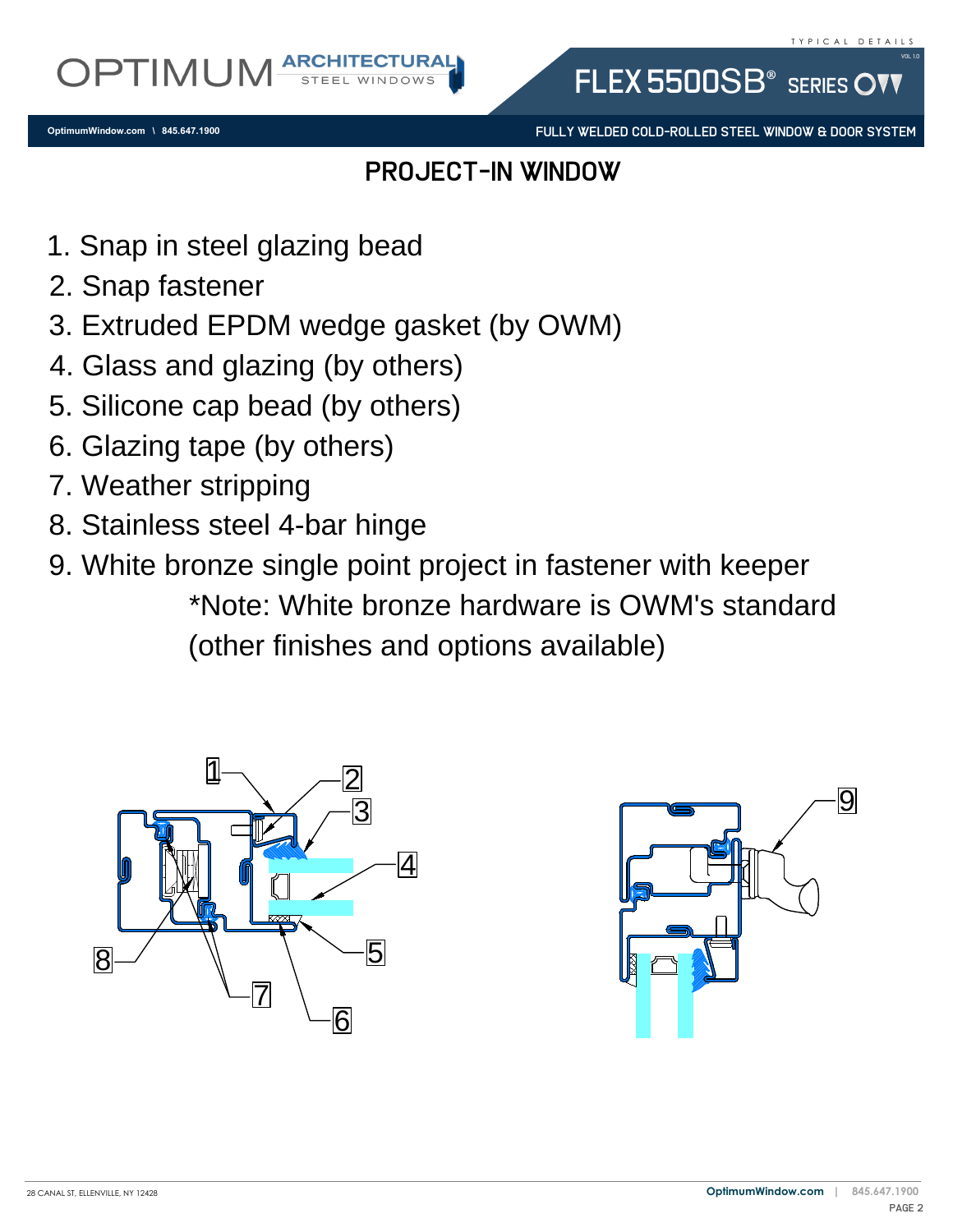FLEX 5500SB<sup>®</sup> SERIES OVV

FULLY WELDED COLD-ROLLED STEEL WINDOW & DOOR SYSTEM

PROJECT-IN WINDOW



**OptimumWindow.com \ 845.647.1900**

OPTIMUM ARCHITECTURAL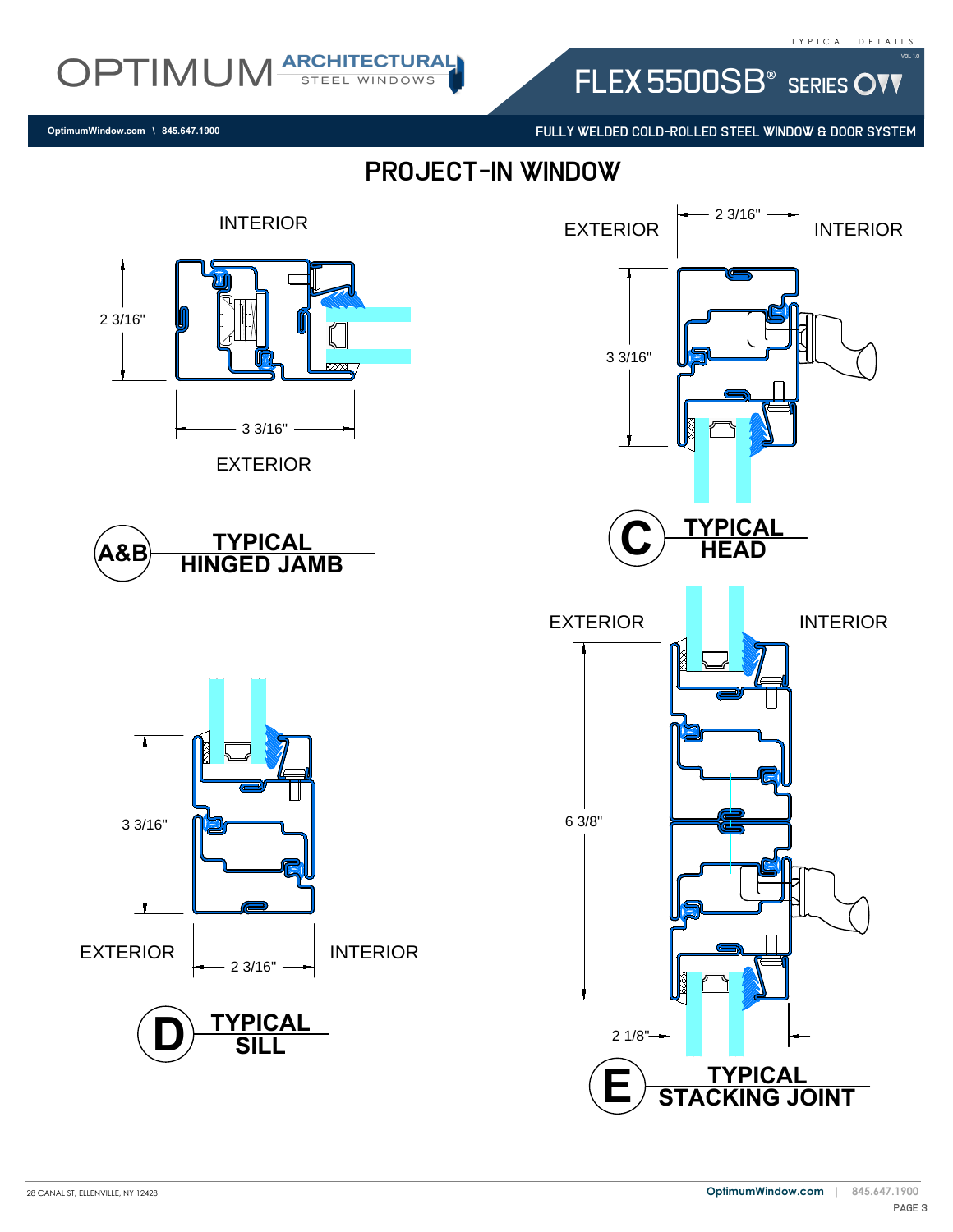

FLEX 5500SB<sup>®</sup> SERIES OVV

FULLY WELDED COLD-ROLLED STEEL WINDOW & DOOR SYSTEM

EXTERIOR **II** II INTERIOR

2 3/16"

PROJECT-IN WINDOW

2 9/16"

### **OptimumWindow.com \ 845.647.1900**



INTERIOR











EXTERIOR

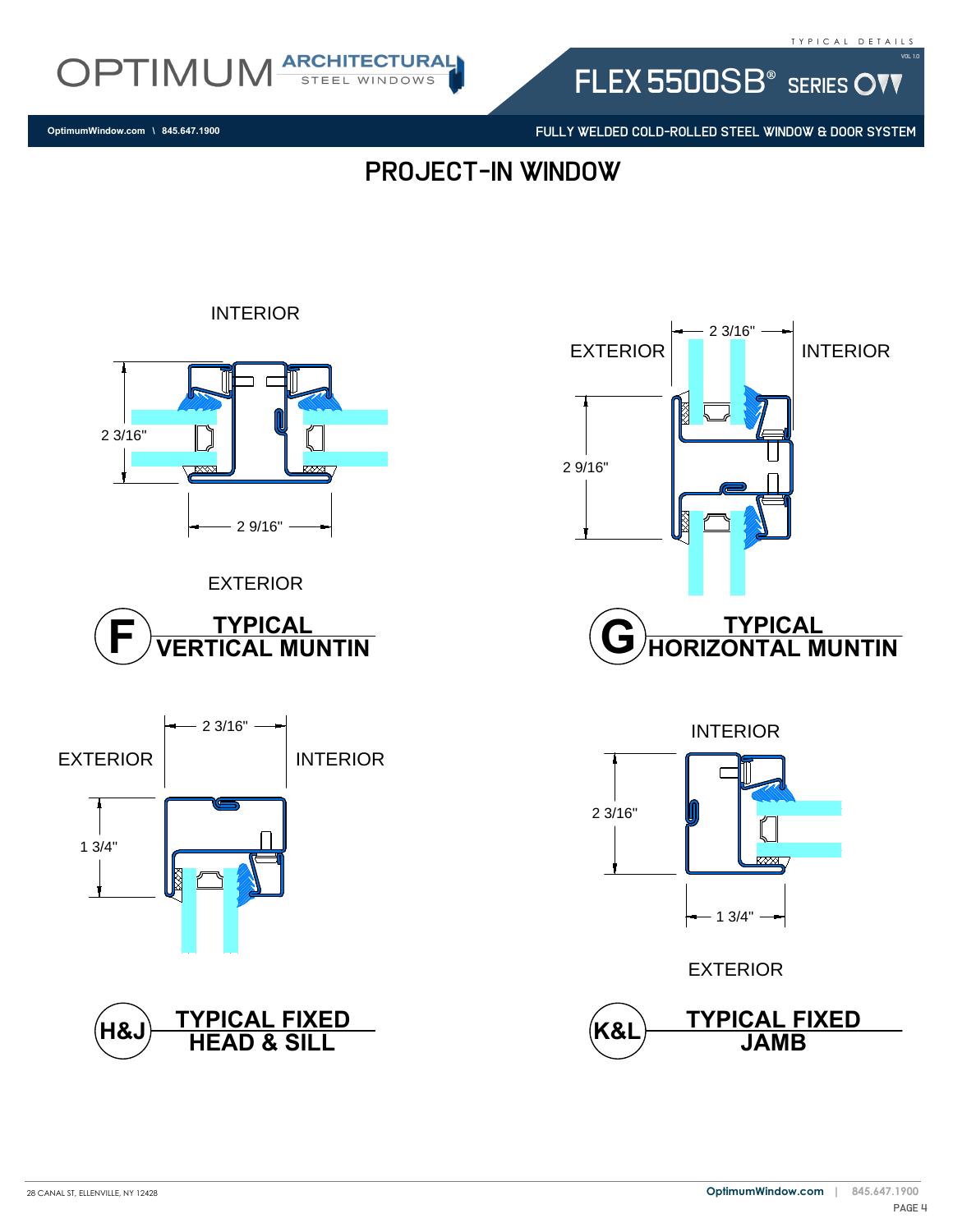#### T Y P I C A L D E T A I L S

Vol 1.0

# OPTIMUM ARCHITECTURAL

FLEX 5500SB<sup>®</sup> SERIES OVV

**OptimumWindow.com \ 845.647.1900**

FULLY WELDED COLD-ROLLED STEEL WINDOW & DOOR SYSTEM